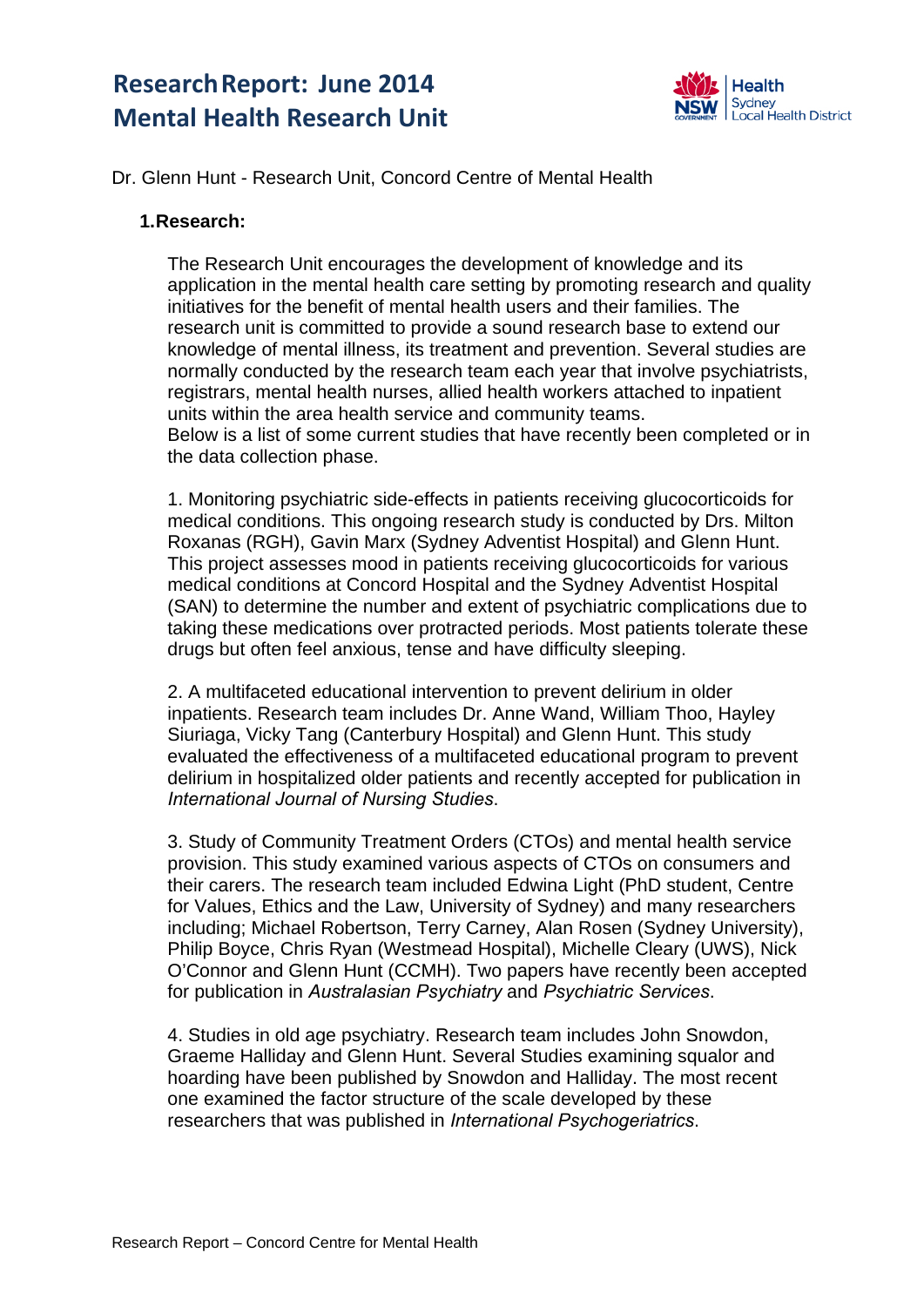## **2. Key Achievements, 2013 - 2014**

A major Cochrane review examining psychosocial treatments for people with both severe mental illness and substance abuse was completed in Oct 2013. This systematic review examined the evidence for various treatments for this difficult to treat patient population. The research team included Glenn Hunt (CCMH), Nandi Siegfried (University of Cape Town, South Africa), Kirsten Morley, Raj Sitharthan (University of Sydney) and Michelle Cleary (UWS and National University of Singapore). The findings from this study will be used to formulate National Clinical Guidelines of the Royal College of Psychiatrists in Great Britain (NICE, http://www.nice.org.uk/CG120).

# **3. Research Staff:**

A/Prof. Glenn E. Hunt, SLHD and discipline of Psychiatry, University of Sydney, Concord Centre for Mental Health. Prof John Snowdon, SLHD and discipline of Psychiatry, University of Sydney, Concord Centre for Mental Health.

# **4. Publications and Presentations, 2013 - 2014**

- 1. Light, E., Robertson, M., Boyce, P., Carney, T., Rosen, A., Cleary, M., **Hunt, G**., O'Connor, N., Ryan, C. & Kerridge, I. (in press). The lived experience of involuntary community treatment: a qualitative study of mental health consumers and carers. *Australasian Psychiatry*.
- 2. Light, E., Robertson, M., Boyce, P., Carney, T., Rosen, A., Cleary, M., **Hunt, G**., O'Connor, N., Ryan, C. & Kerridge, I. (in press). The many faces of risk: a qualitative study of risk in out-patient involuntary treatment. *Psychiatric Services*.
- 3. Wand, A.P.F., Thoo, W., Ting, V., Baker, J., Sciuragia, H. & **Hunt, G.E**. (in press). A multifaceted educational intervention to prevent delirium in older inpatients: A before and after study. *International Journal of Nursing Studies*.
- 4. Wood, R., Wand, A.P.F. & **Hunt, G.E.** (in press). The relationship between timeliness of referral and length of stay in older and younger patients of a consultation liaison psychiatry service. *Psychiatric Bulletin*.
- 5. **Hunt, G.E.**, Siegfried, N., Morley, K., Sitharthian, T. & Cleary, M. (2014). Cochrane Corner: Psychosocial interventions for people with both severe mental illness and substance misuse. *Schizophrenia Bulletin,* **40**, 18-20.
- 6. O'Conner, N., **Hunt, G.E.**, O'Hara-Aarons, M., Hall, A., Snars, J., Storm, V. & Lambert, T. (2014). The Sydney Mental Health Client Mortality Audit: What does it tell us and what are we to do? *Australasian Psychiatry*, **22**, 154-159.

#### **2013**

- 7. Bowen, M.T., Kevin, R., May, M., Staples, L.G., **Hunt, G.E.** & McGregor, I.S. (2013). Defensive aggregation (huddling) in *Rattus Norvegicus* toward predator odor: individual differences, social buffering effects and neural correlates. *PLoS ONE*, 8(7), e68483.
- 8. Cleary, M., Happell, B., Walter, G. & **Hunt G.E.** (2013). Obtaining higher research degree qualifications: Key strategies to consider. *Contemporary Nurse*, **44** (2), 196-203.
- 9. Cleary, M., Horsfall, J., Happell, B. & **Hunt, G.E.** (2013). Reflective components in undergraduate mental health curricula: Some issues for consideration*. Issues in Mental Health Nursing,* **34***,* 69- 74.
- 10. Cleary, M., Horsfall, J. & **Hunt, G.E.** (2013). Reflective assignments in mental health nursing courses; Factors to consider. *Journal of Psychosocial Nursing and Mental Health Services*, **51** (2) 37-41.